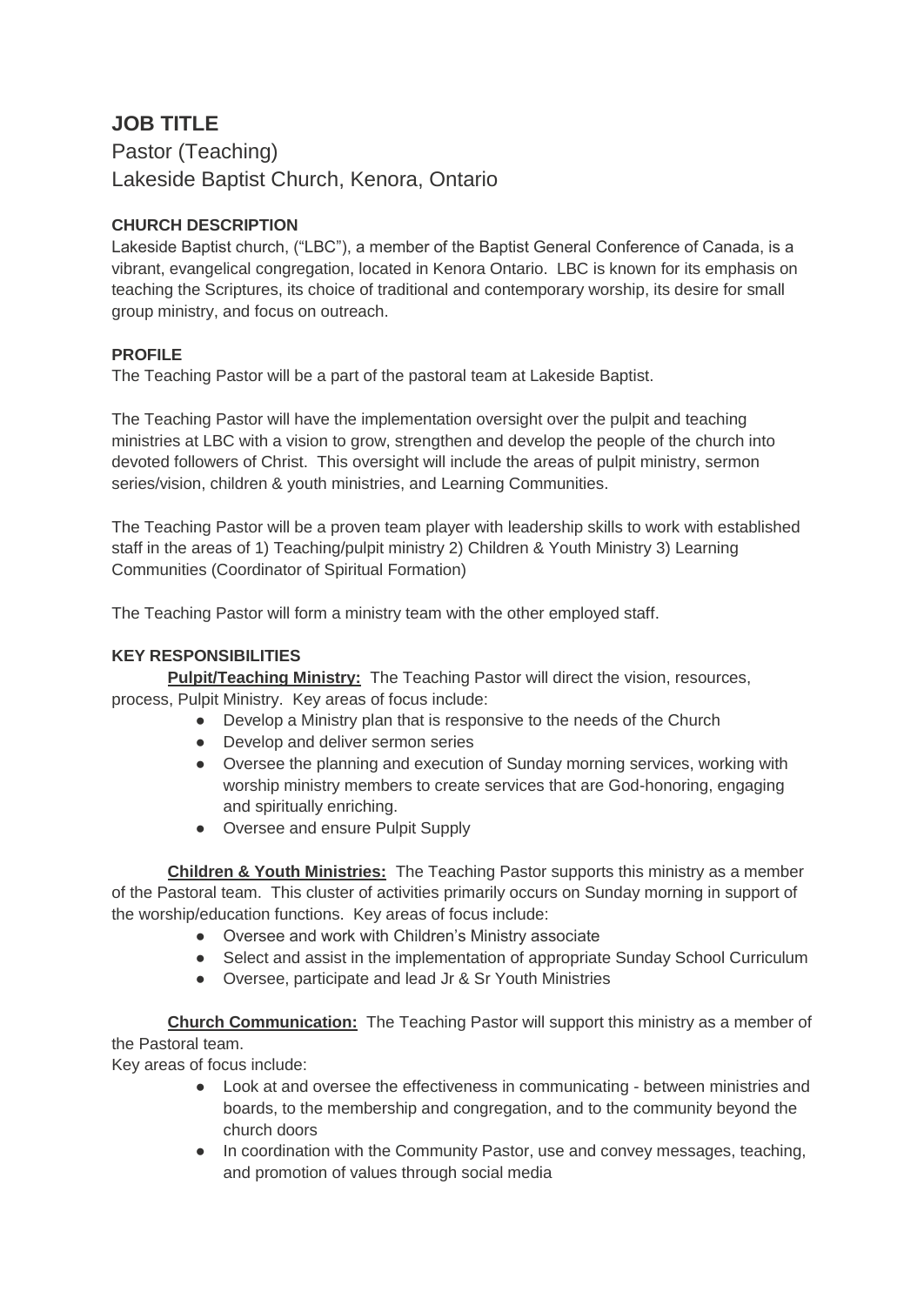● Provide oversight to content and teaching of Baptism/Membership classes

**Small Groups:** The Teaching Pastor will assist the Community Pastor with small groups. Key areas of focus to coordinate with the Community Pastor include:

- Develop an annual ministry plan for small group ministries that captures all strategic aspects of what, when, where, how, who and why. This type of plan will outline key planning dates and establish goals for the ministry. Issues of curriculum, theme, and resources will be included.
- Match people and small groups on an ongoing basis: Starting new groups, helping people find a group, encouraging existing groups to grow and multiply when necessary.
- Manage the small groups by keeping a keen eye on group numbers, size, and connectivity to leaders, geography, etc. Will keep leadership abreast on the state of small groups
- Develop and equip small group leaders. Will design an annual plan for training and mentoring that ensures small group leaders of quality equipping. Will be actively recruiting new small group leaders and placing them within the small group ministry.
- Communicate effectively to the congregation about small groups. Use media channels (print, digital) that help the congregation stay informed and empowered about what's going on.
- Lead the lay leadership teams currently in place
- Lead a small group where needed

**Adult Ministries:** The Teaching Pastor will act in a supportive role as part of the pastoral team, ensuring that they are focused on the mission of making disciples. Key areas of focus include:

- Assist in the recruitment and training of adult ministry leadership.
- Help to shape and regularly communicate the "strategy for ministry" to ministry leaders, making sure all adult ministries are coordinated and intentionally working to direct people into small groups.
- Develop and implement additional "connecting" ministries when and where needed.

**Pastoral Responsibilities:** The Teaching Pastor will be a part of the pastoral team. Key areas of focus include:

- Provide pastoral and pre-marital counseling as needed.
- Provide help with hospital visitation and general pastoral care of the congregation.
- Participate in weekend services as needed (preaching, baptisms, membership welcomes, giving announcements, prayers, etc.)
- Preside at funerals and weddings as needed

**Community Responsibilities:** The Teaching Pastor will be a part of the pastoral team. Key areas of focus include:

● Assist the Community Pastor with the vision of the Guest Receptions Ministry ('How does a new person to the church 'see' LBC?)